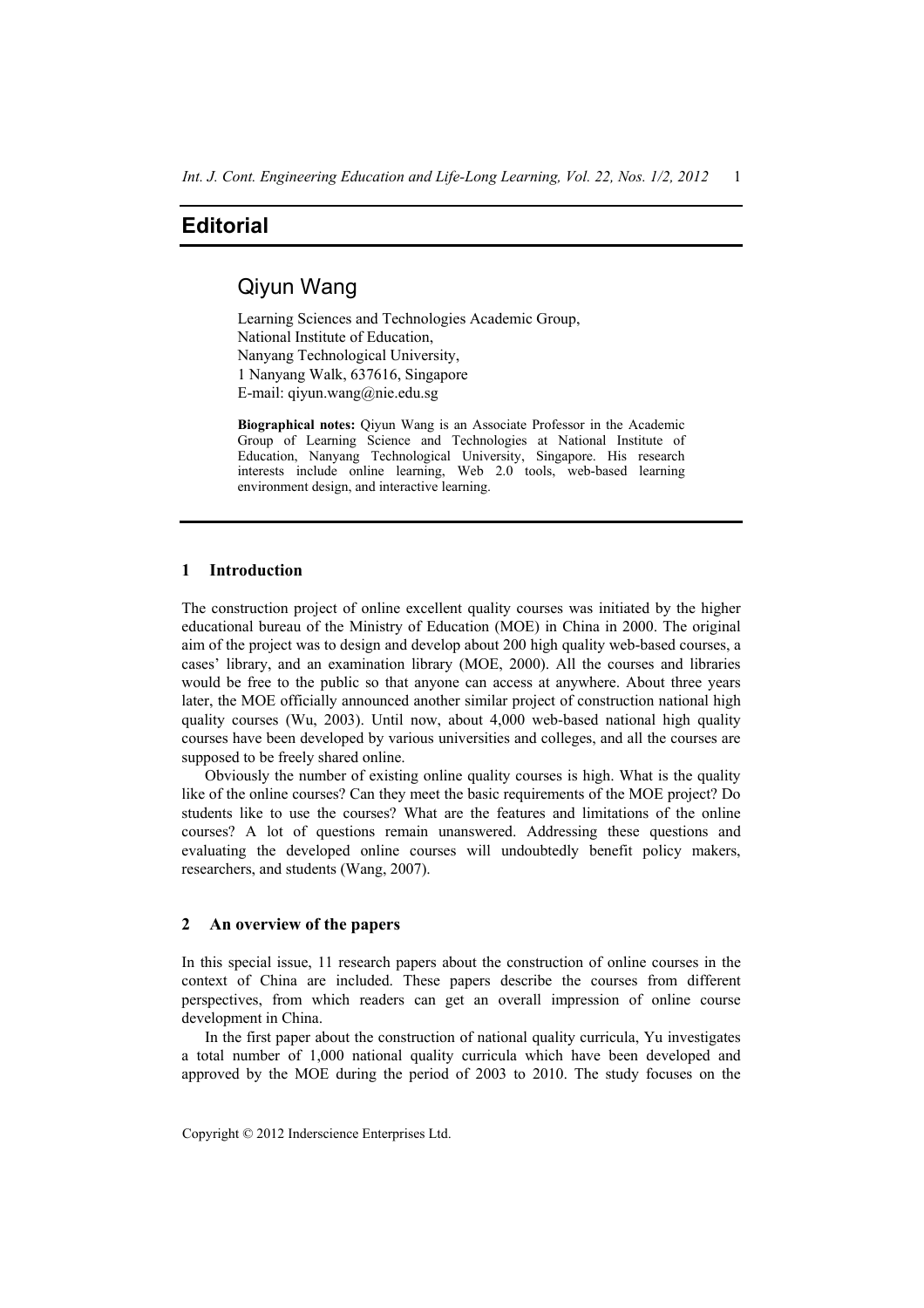### 2 *Q. Wang*

aspects of accessibility, teaching resource construction, and teacher-student interaction. The result shows that the national quality curricula have achieved obvious progress, but they still have some problems. Suggestions are provided based on the problems.

In the second paper written by Liu, she zooms in her research on four specific universities which are newly established in a province of China. She surveys 120 students from each of the four universities about their perceptions on the quality of the online courses they experienced. The result shows that these universities have achieved certain progress in the development and utilisation of online courses. However, the developed courses have very similar problems to those reported by Yu in the first paper. Suggestions are offered based on the findings.

In the third paper about the present situation of web-based English learning in business English schools, Ma carries out a more concrete research study in two schools. She designs a survey based on ten dimensions of networked learning environments. She administers the survey in two different schools, aiming at finding out general problems in web-based business English learning. Suggestions are also provided for teachers and students who are going to use web-based learning in business English teaching and learning.

In the fourth paper about a framework for web-based course and learning tool development, Hao presents a system for developing web-based courses and other learning tools, based on the behaviourist, cognitivist, and constructivist learning theories. By using the system, teachers can set up a course server and create course contents conveniently, and students can also learn by making notes, having discussions, and taking tests. Based on the system, the author has developed some web-based courses in the university, and two of them have been awarded the national quality courses.

Undoubtedly, evaluation is crucial for improving the quality of an online course. In the fifth paper about evaluation of online courses, Liu describes a four-stage evaluation model, which includes diagnostic evaluation, process evaluation, summative evaluation, and feedback evaluation. By following the model, it is most likely that an online course would be gradually developed and improved. In the paper, he presents how a web-based course for the subject of classroom management was successfully developed by using the model.

The remaining papers describe some examples of online courses. In the sixth paper, Li and Zheng investigated online learner participation in the context of a web-based course. Data are collected from synchronous chat room participation, asynchronous blog writing and reading participation, diagnostic tests, and the final exam. Content analysis and social network analysis are employed in analysing the data They find that the content of discussion would be the trigger of engagement in synchronous participation. Comparatively, the close relationship might be a different trigger for online discussion in an asynchronous discussion setting.

In the seventh paper about the students' interactions on a bulletin board system, Jiang presents a case study about examining how a bulletin board system (BBS) improves interactions in an English language learning environment. She finds that reticence still exists on the BBS. She states that some problems of face and anxiety still contribute to some students' reticence. In addition, a fully learner-centred learning environment may make Chinese students feel lost and confused as to what to do, since they have been studying in a teacher-centred educational process for many years.

In the eighth paper, Xie develops a web-based course on Android programming for higher vocational students and discusses how the course contents are created to support